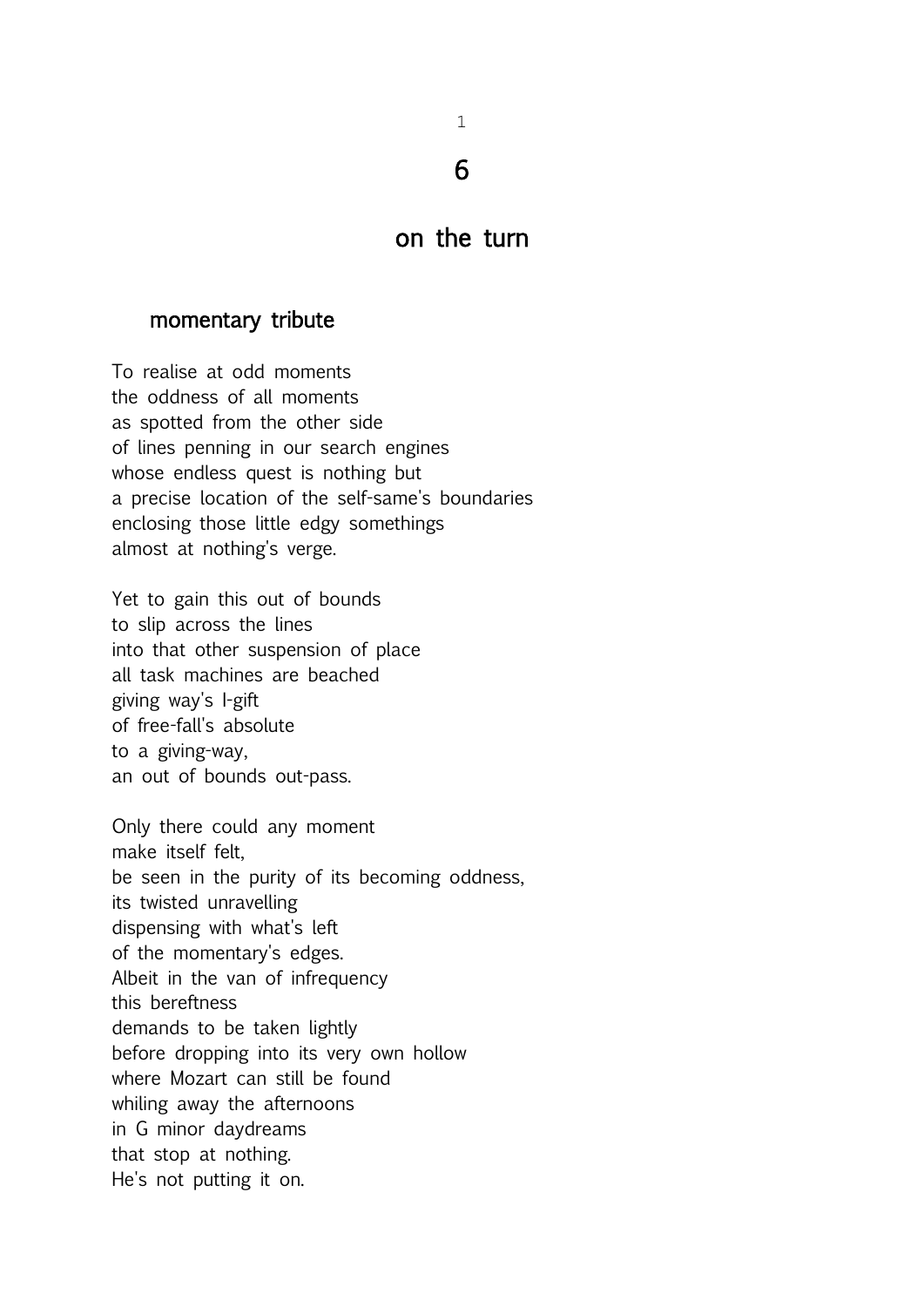\*\*\*\*\*

### slippery customers

vagrants in the proximity of language our wordtracks plottable only as after-thought approximations we slippery customers will never give ourselves away

in our coursing beyond grasp always in the throes of a becoming out of place, this out this place perfect incompatibles shackled together only by becoming's direct action, we are held to it caught yet unaccountable finally irresponsible but still owing something essential to our co-defendants.

We are the only judge but lack all grounds.

\*\*\*\*\*

# at tether's end

happened by it unconditionally we-truculents becoming means to show continuity's driving arhythm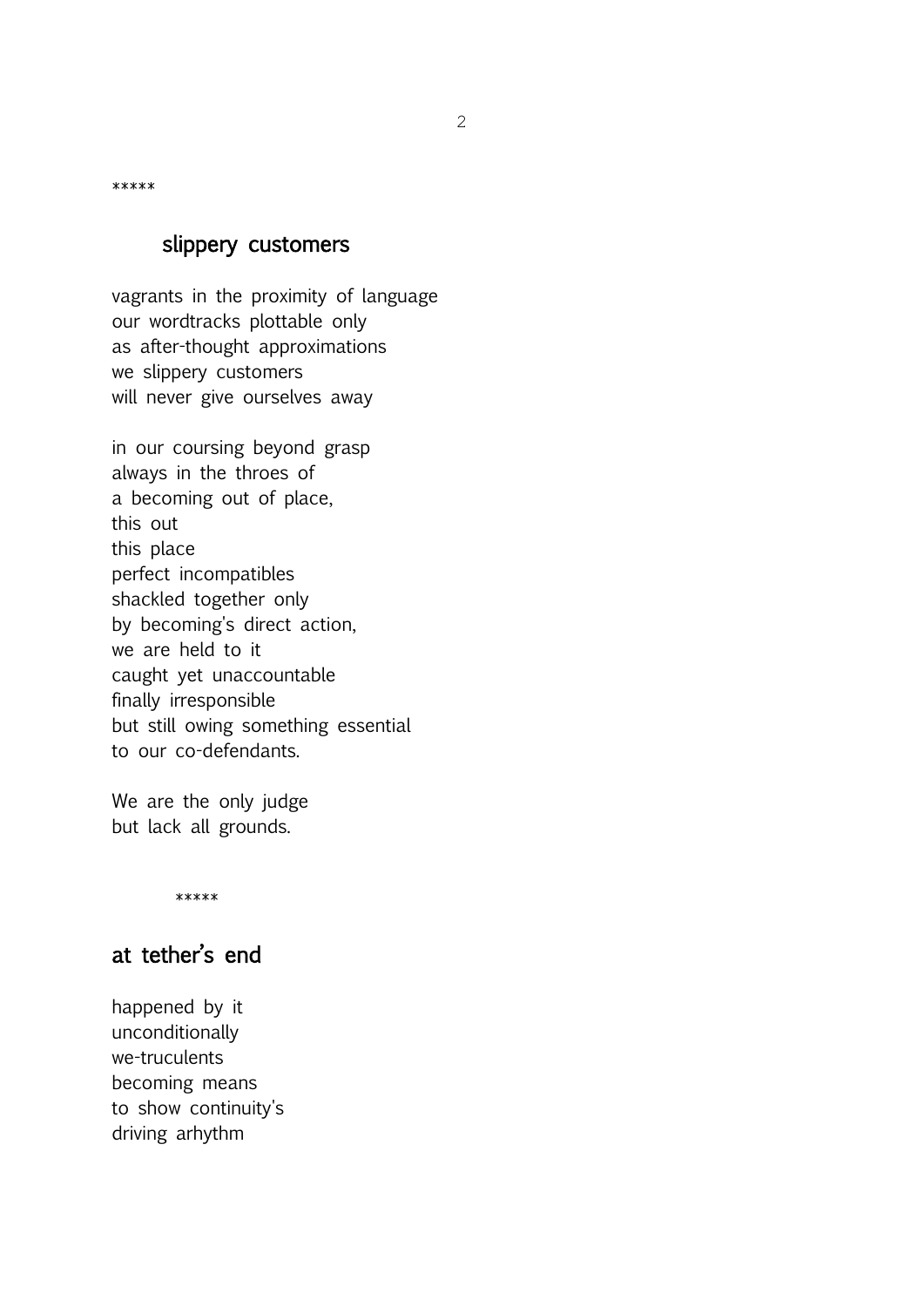beyond community yet in it together message bearers messageless for no receiver given free rein to pass the end of our tether, yet haltered to it, without realising we are the dangled void it events.

\*\*\*\*\*

### monotrail

sent off in advance to where we think up-ahead might lie our techno-scouts cub-reporters to a no-man sending scoops to where they think back is set up the monotrail overtaking us in the aftermath

\*\*\*\*\*

## long jog

we droves dehiscent exbrothers exsisters existers spilt by witless galaxy managers stream across mudbanks past absent welcome signs clutching goblets brimful with dust and photobread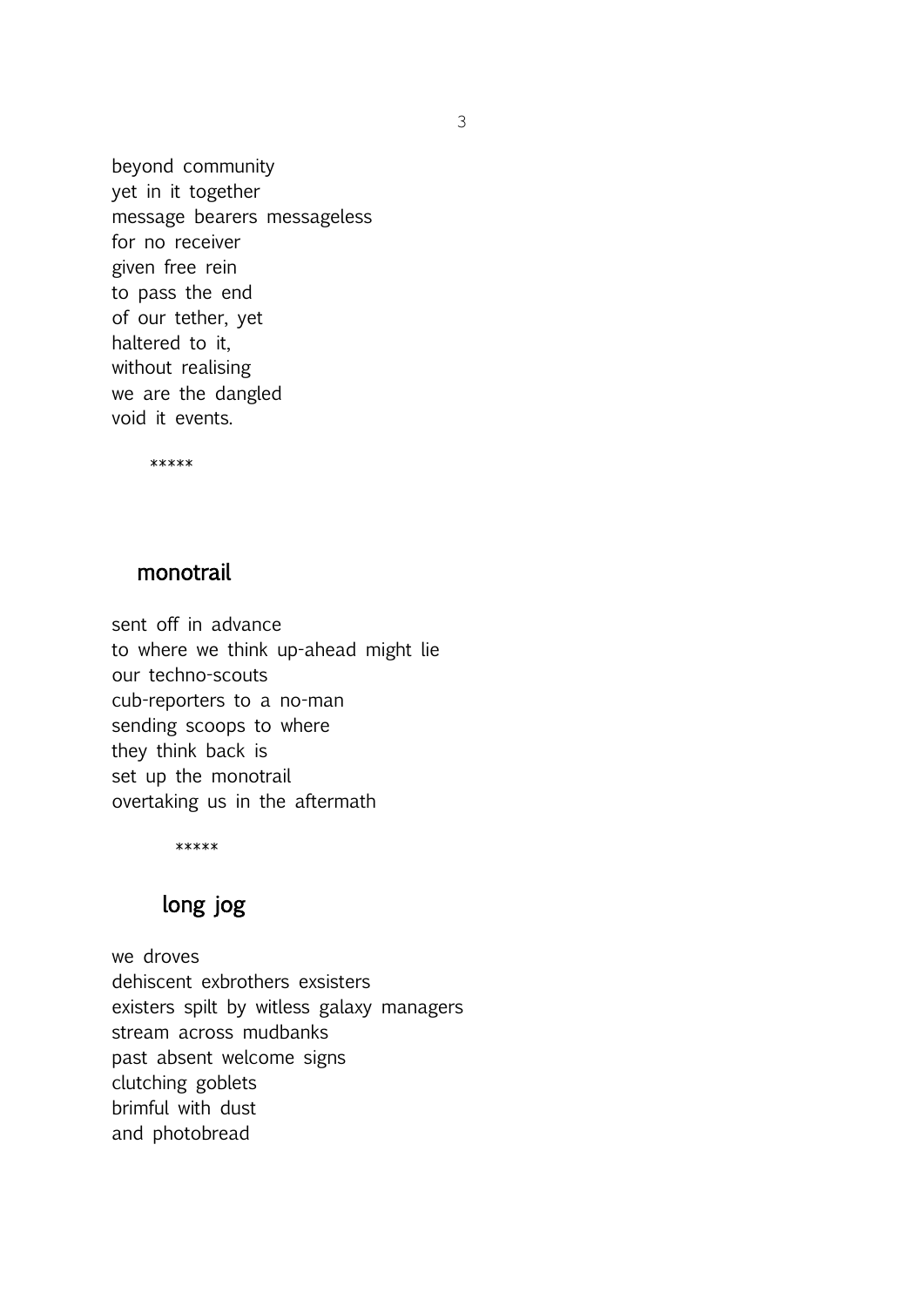it won't be scanned into our viscera

agog for nothing we jog on

\*\*\*\*\*

### unstageable

heart-rim shade-taster down from mind up from heart mouth's tongue lies throat-rooted donor of countless others fanned beyond place in breath-gifts' scat-drift operas unstageable ever the more compressed by urgency's never-the-less

\*\*\*\*\*

## distress calls

quite nights and clarionettes justly drifters softening ears feltmost here beyond eustachious tubifers into dream drams whiskyless mactot erring on the side of a core shot through by naked thistle-down the wind the wind lessing its way via ducts of breath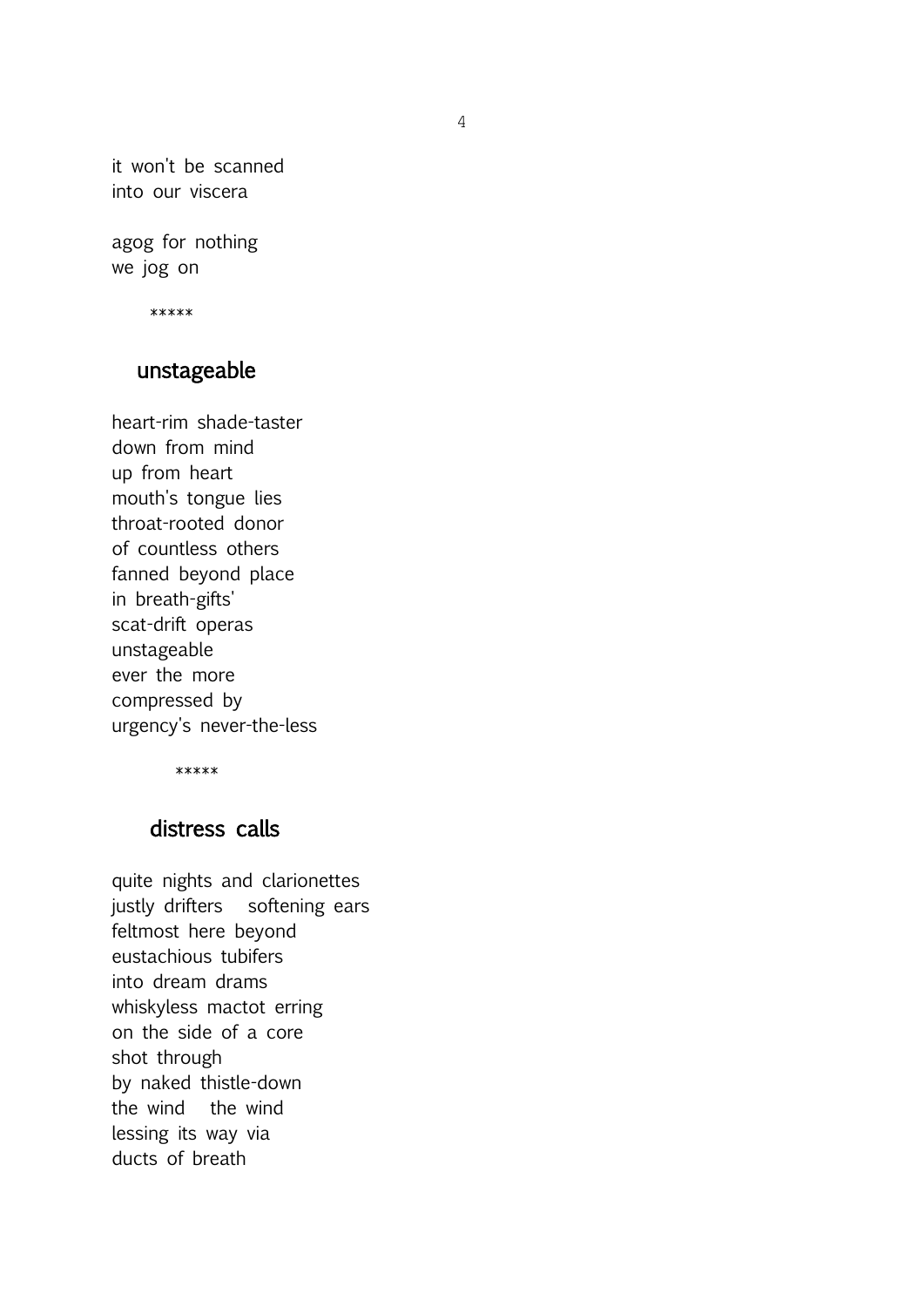across open doubt past years full of marmorial murmurs whispered memoric mnemonics taking you back back packing slivered vibes melting away past the sands of your sad eyes

unframed thoughts deboated glances straw-sifted into the crock of old left-overs skullfull distress calls of the nearly guilty

\*\*\*\*\*

### way out

way must pare itself down, become trailed parings marking a way to way's end, way giving way to an unseeable point where a not-yet-thing, unseemly, might just begin.

\*\*\*\*\*

## tapped up

dessicating taps we're being dried out interminably unraced in the endless slow rush to find the next green stone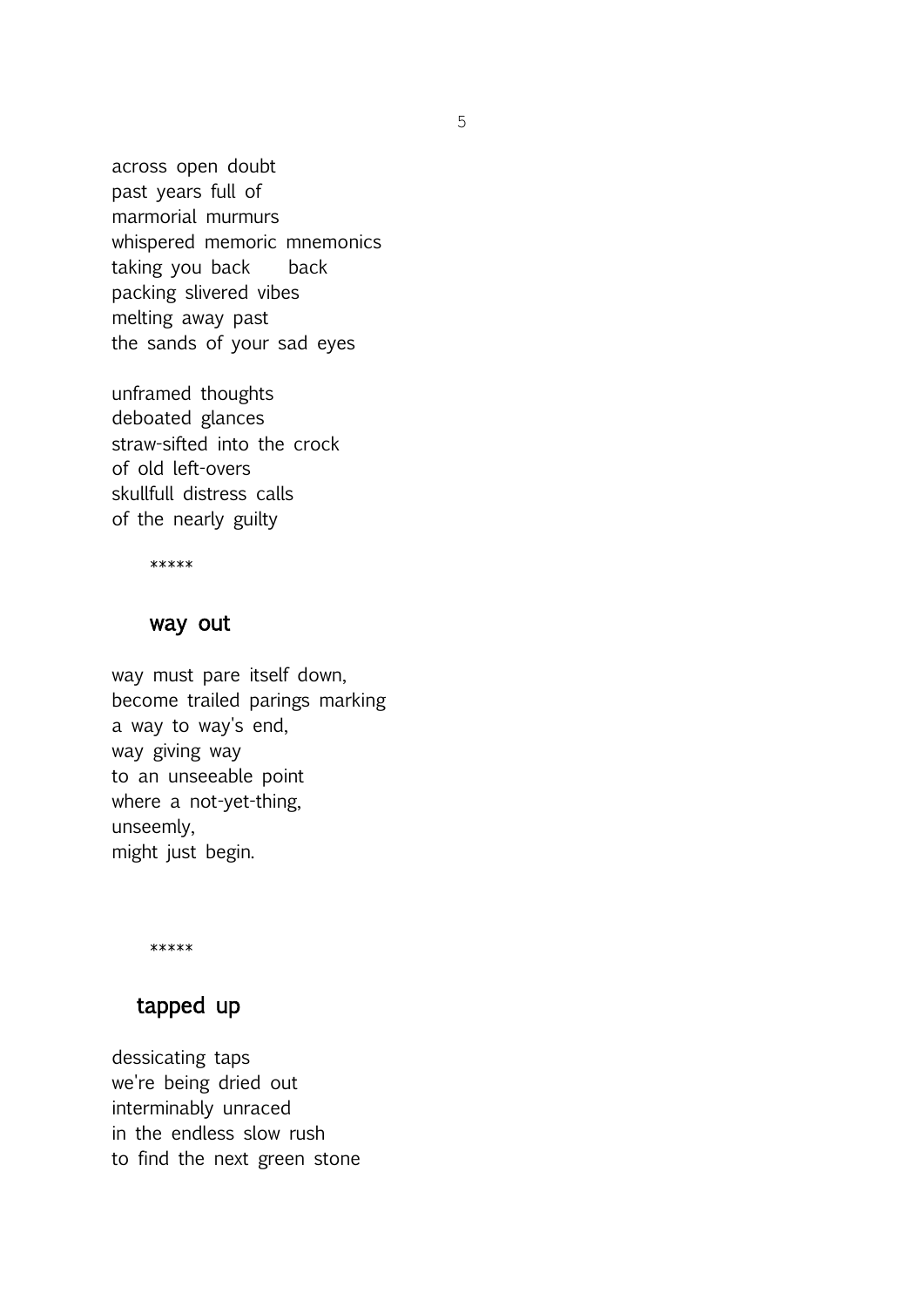mirage squint-spotted towards the back of their darkening minds

\*\*\*\*\*

### a passing phase

Now, then, there's no time to like the present, and no time quite like our present for recognising we're just a passing phase whose countdown began on day one.

Since numbers became our own thing we're counting still, although we've never learnt still's uncountability. Somewhere along the way memory lapsed, day two perhaps. We forgot how it could all be done on one finger in no time at all.

Don't count on it it will count against us at last.

\*\*\*\*\*

#### on the turn

tomorrow is a local concept critical only for making sure our global supermarket opens on time; it works only in the short term on a shrinking scale, with the straight line, shortest distance between two shops for the flat-earthers seeing from here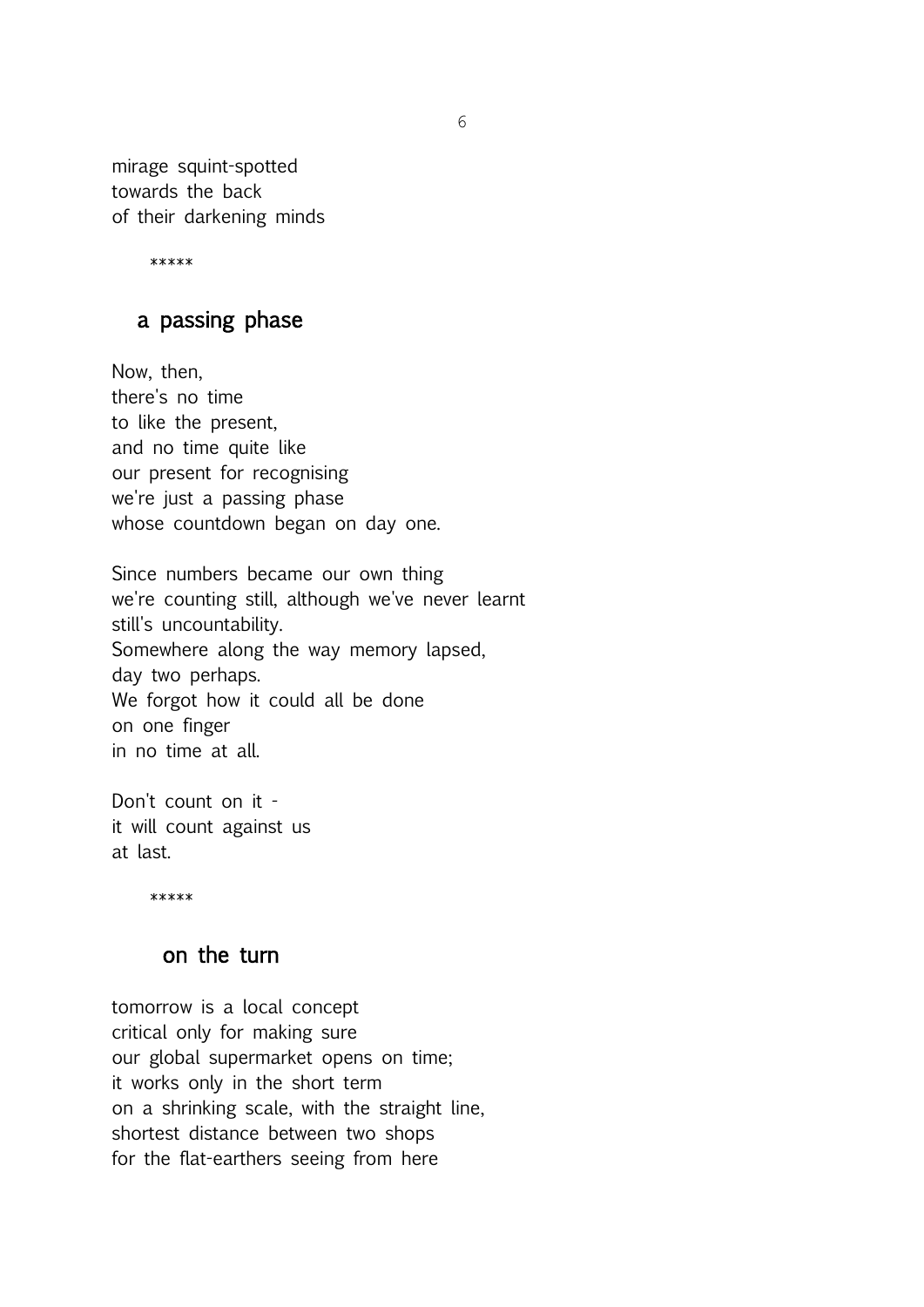to there and back again.

Now we can see round corners and beyond it's becoming clearer by the day that yesterday and today are joining forces with tomorrow to collapse into the one forever we can't get at, rooted as we are to this spot.

A'Ha! Here's a curve leading oh-so-slowly to its own origin. We'll never get there.

\*\*\*\*\*

#### cast off

don't make faces at me you words pesky here toying with my lapsing selves one by one turning from my not-me

I see through you you holey gates bent on making me a gawping stock sticking me in the holes rounding me up fencing me in

casting me adrift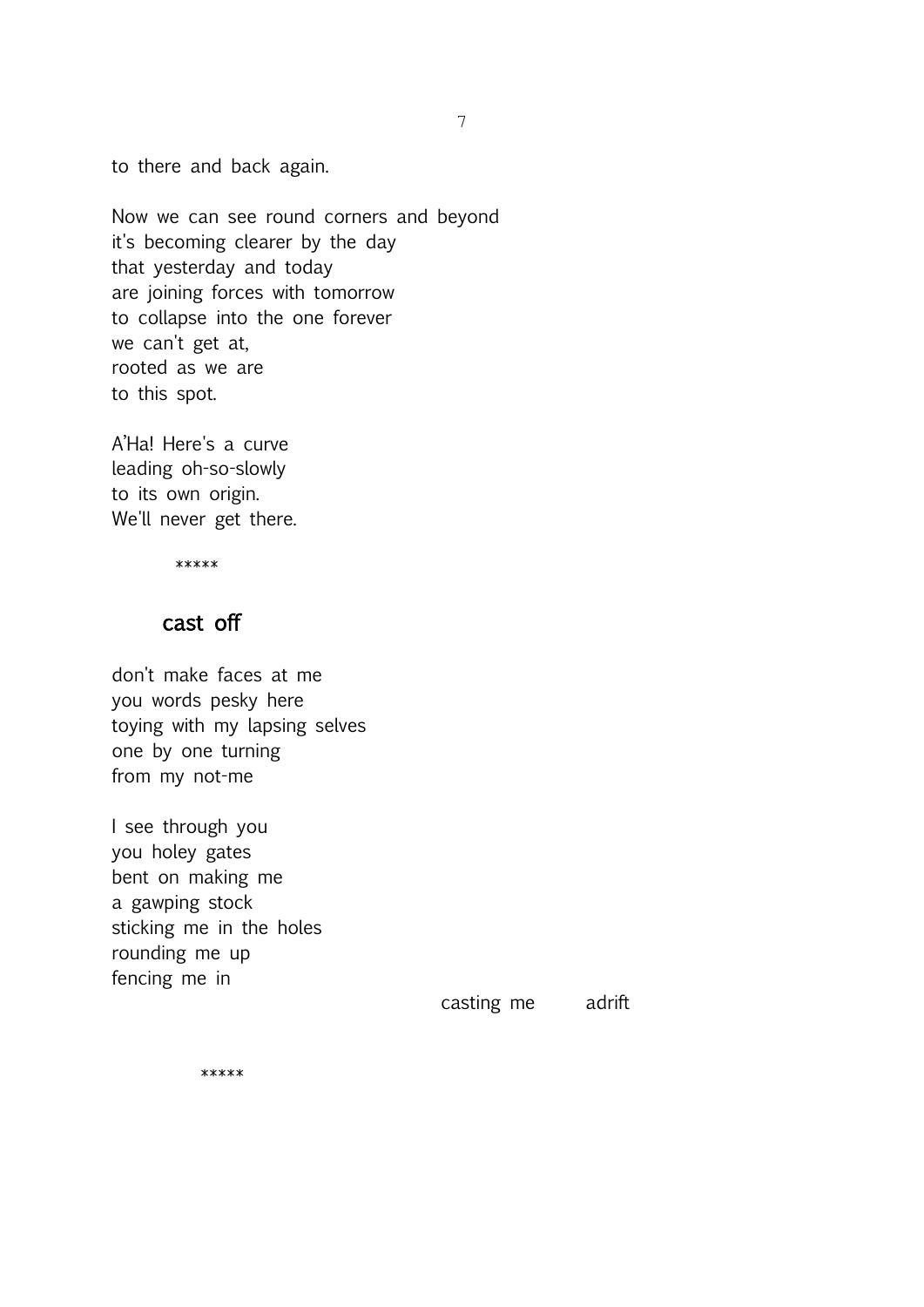#### separate

we search without end for the glue somewhere between real and true even as it slips away eluding us between the thing-words

they do not stick together for nothing they do not stick together for you and me

they will not call a halt they do not stick together or apart

\*\*\*\*\*

## logue-splitters

cloud you tear-filled bloodsand bag unable to bear your wretch-worldweight you burst above this roofless hutch

showered song-sniffing petal-black grains stuff widemouths up-turned going to ground soil-insorbed

choked off words seep to a far-deep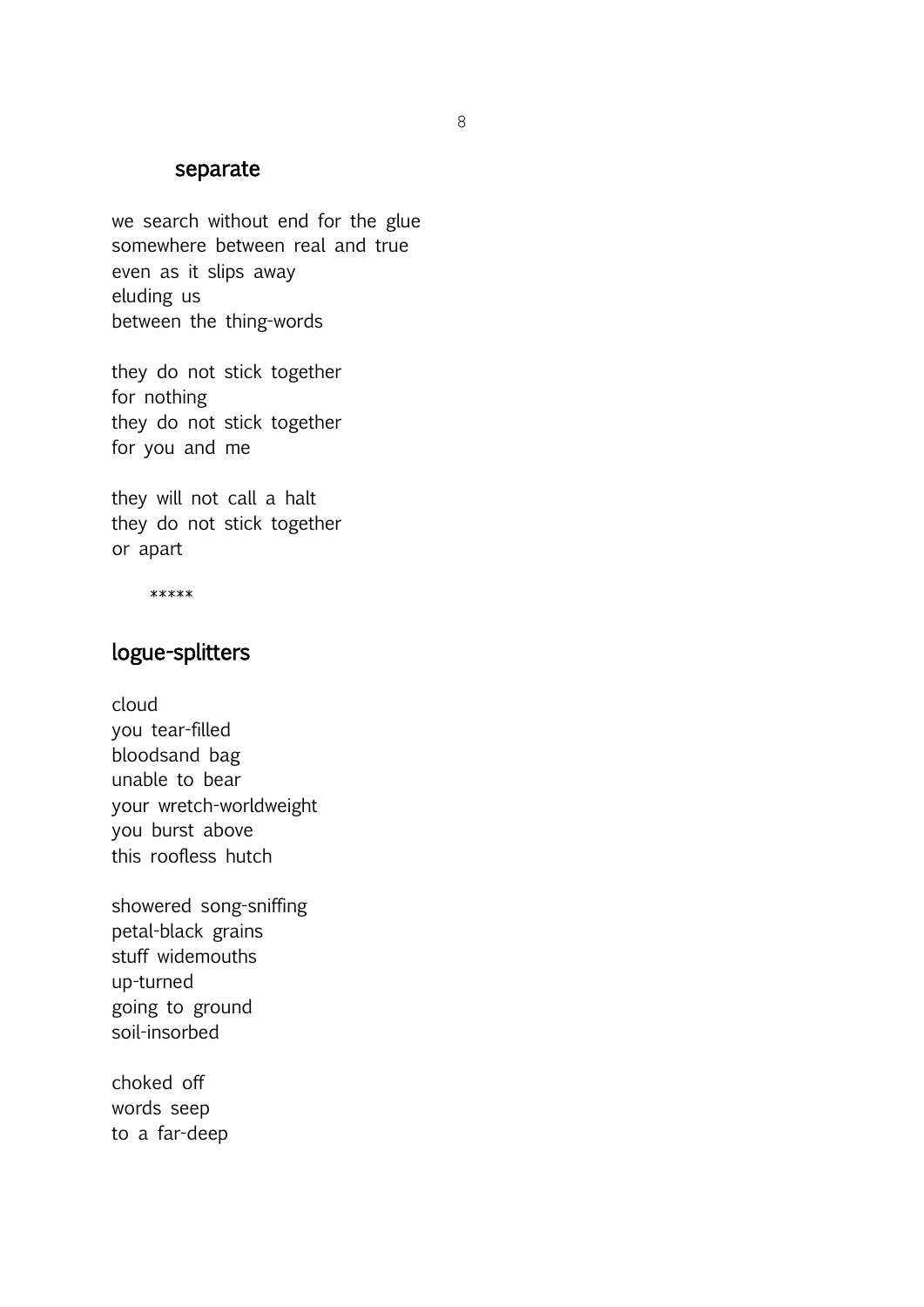in some no-later not-yet conjunction unparsable since-buried thrums logue-splitters vibe-plangent drum out a no-through-road to the in-caving sky

\*\*\*\*\*

## to bear

you-many insinuating pushforcers optionless I bear you you edge-patrollers bearing several of me ahead of that un-self

(there the lambs at a distance)

you give me to bear you

\*\*\*\*\*

# right there

die say never againleast lived livid patchless against the bracken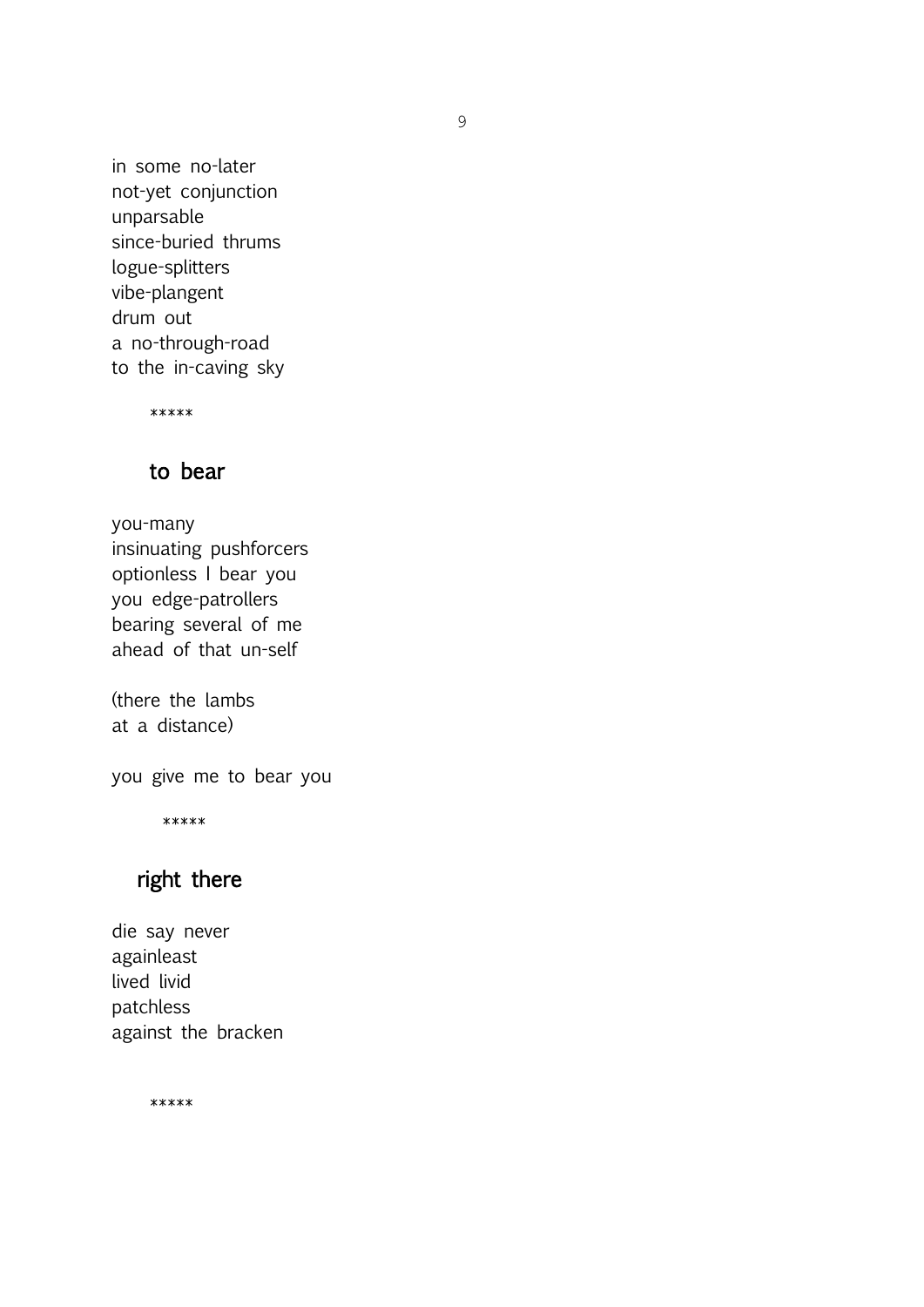# question

leaving time unmarked you as my configuration acid-lacker edgeless fail just at biting the dust

will you remain

\*\*\*\*\*

### dive

orphantic at the first sign automatically you lost your way

you became exponential shot across my bows

diving deep to catch the lowest surface it gave way instantly

\*\*\*\*\*

# door-to-door

coming from off the map with soft promises but no reference she sold heather some pegs wooden split-willow tin-strip-tacked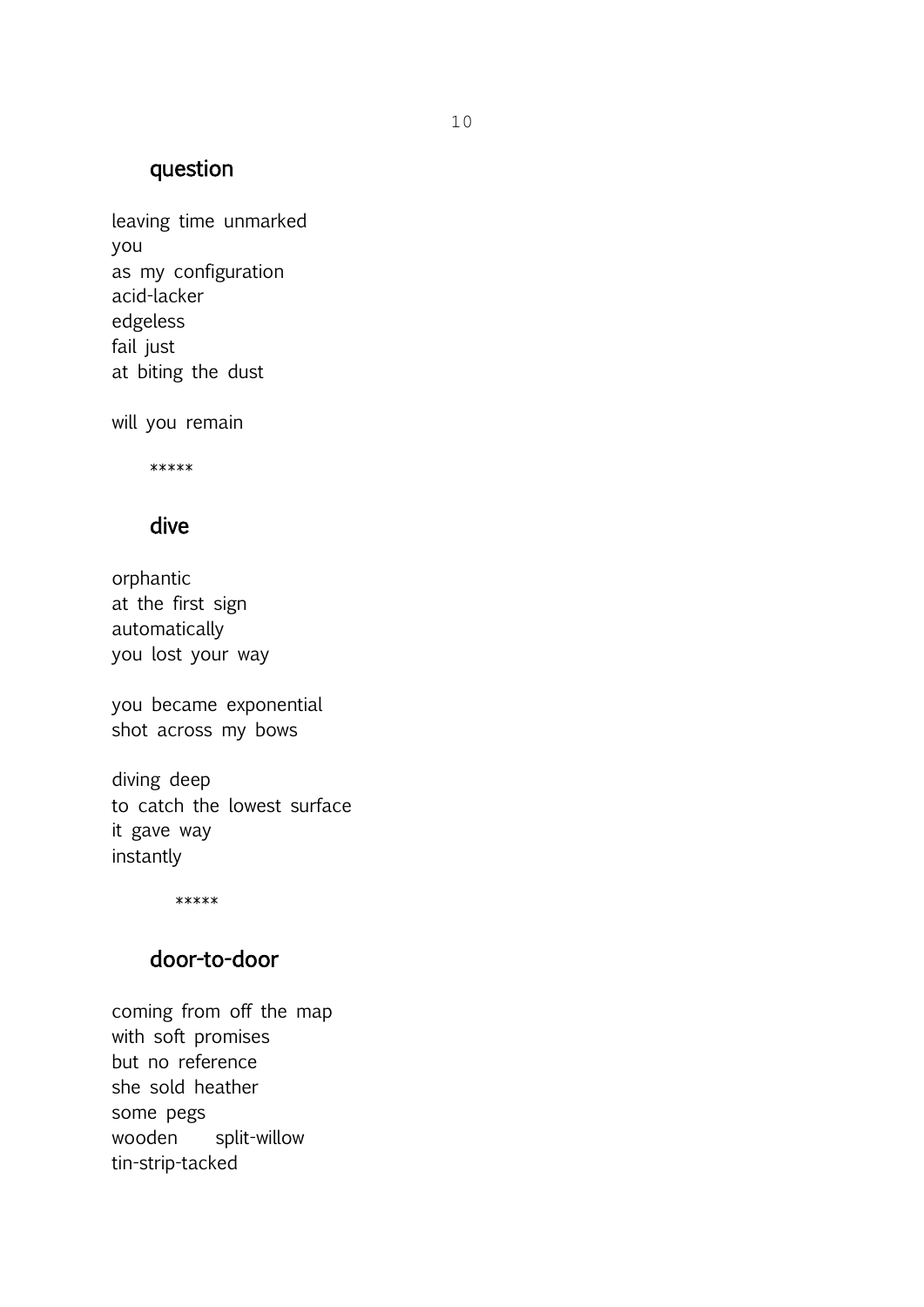for hanging out dripping lives

eye-threatened your life-line stuttering gave itself away

pledging a mid-winter return she makes for the open heath

\*\*\*\*\*\*

# percussive

earthdrum stave-rattled you delivered rock bowls pollen-stuffed to your own tune

much later after the stoning you made for oblivion without a word of complaint

they'd beaten you to it

\*\*\*\*\*

### tribute

hello today I drink to your compact milk no-one appointed you to the post fastest of motherboards you were always ahead of the gang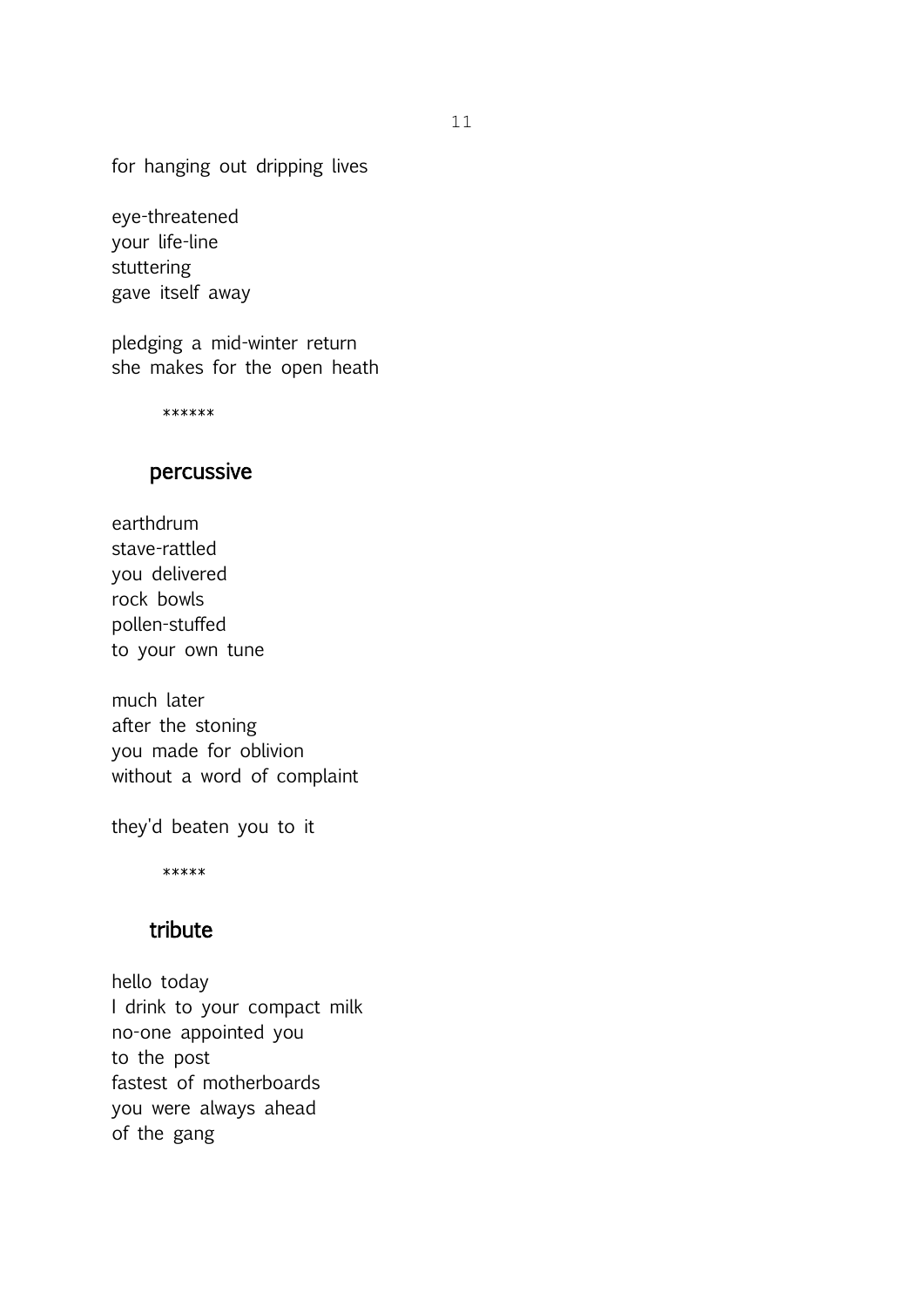we driftwooders always a yard or so behind you leave us standing

\*\*\*\*\*

## obloquial

lying low you think me out from I-lands undiscoverable their beyond-grain remotely close palpates nethered spokesman regions

jerkily lymphsong agulates congress becoming outstretched at intervals over there on drying racks by scrabblers of the obloquial

I am mentioned in dispatches from the home-front having nowhere to go words do not get through

this is no place to wait for the third coming of the next-to-the-last man

he left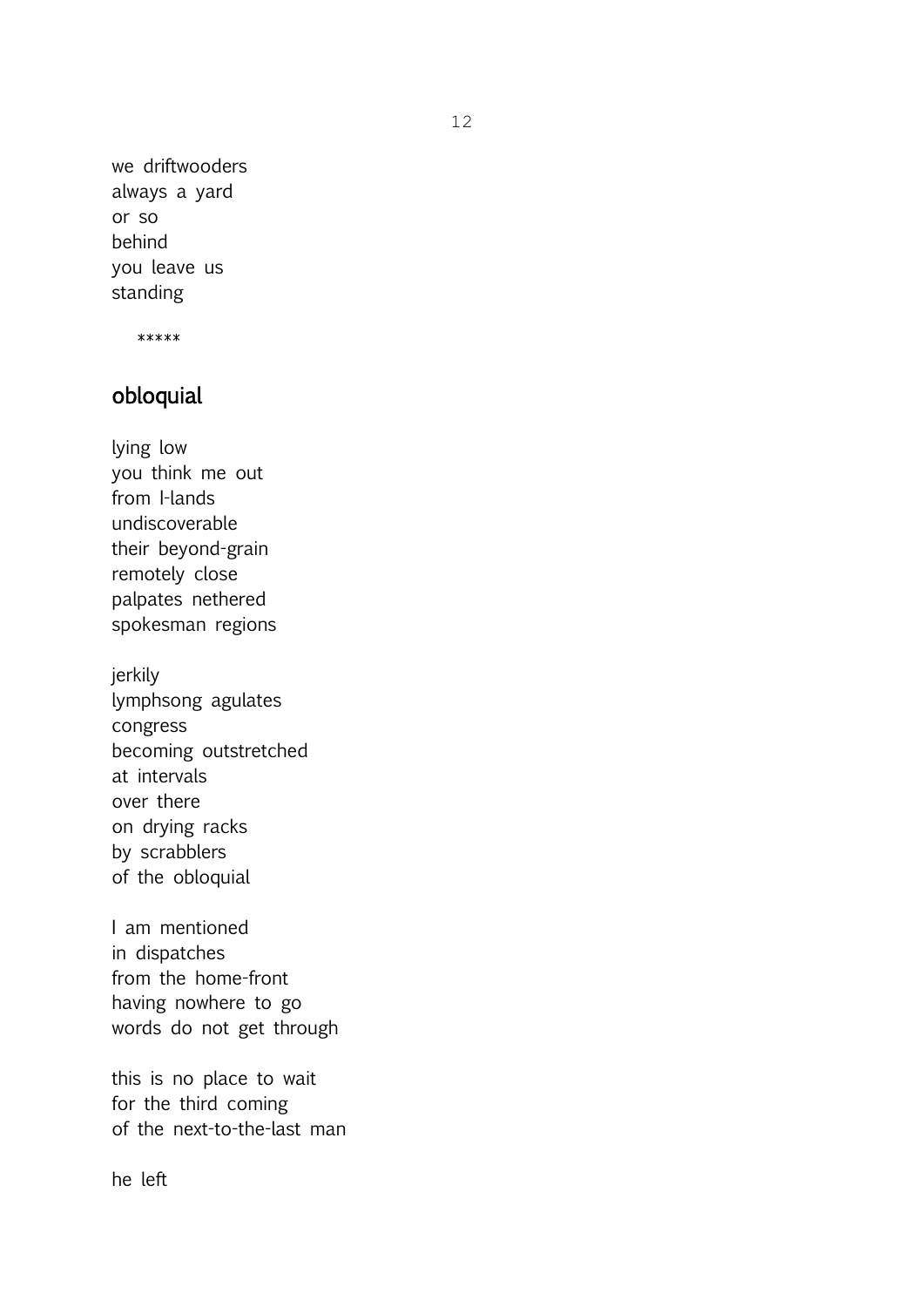shortly before reason did mi ed in

\*\*\*\*\*

## insane need

who the are you anyway you more-than-I you-plural beyond control law-before safe from any care and protection order

you underminers stateless look at the state you've got me in codeless code-crackers line fraggers threshing antiphrastic verb maxers you jabber me gleanless gobless out of here

I could manage without I can't do without you

\*\*\*\*\*

## to without

without is a verb you do to me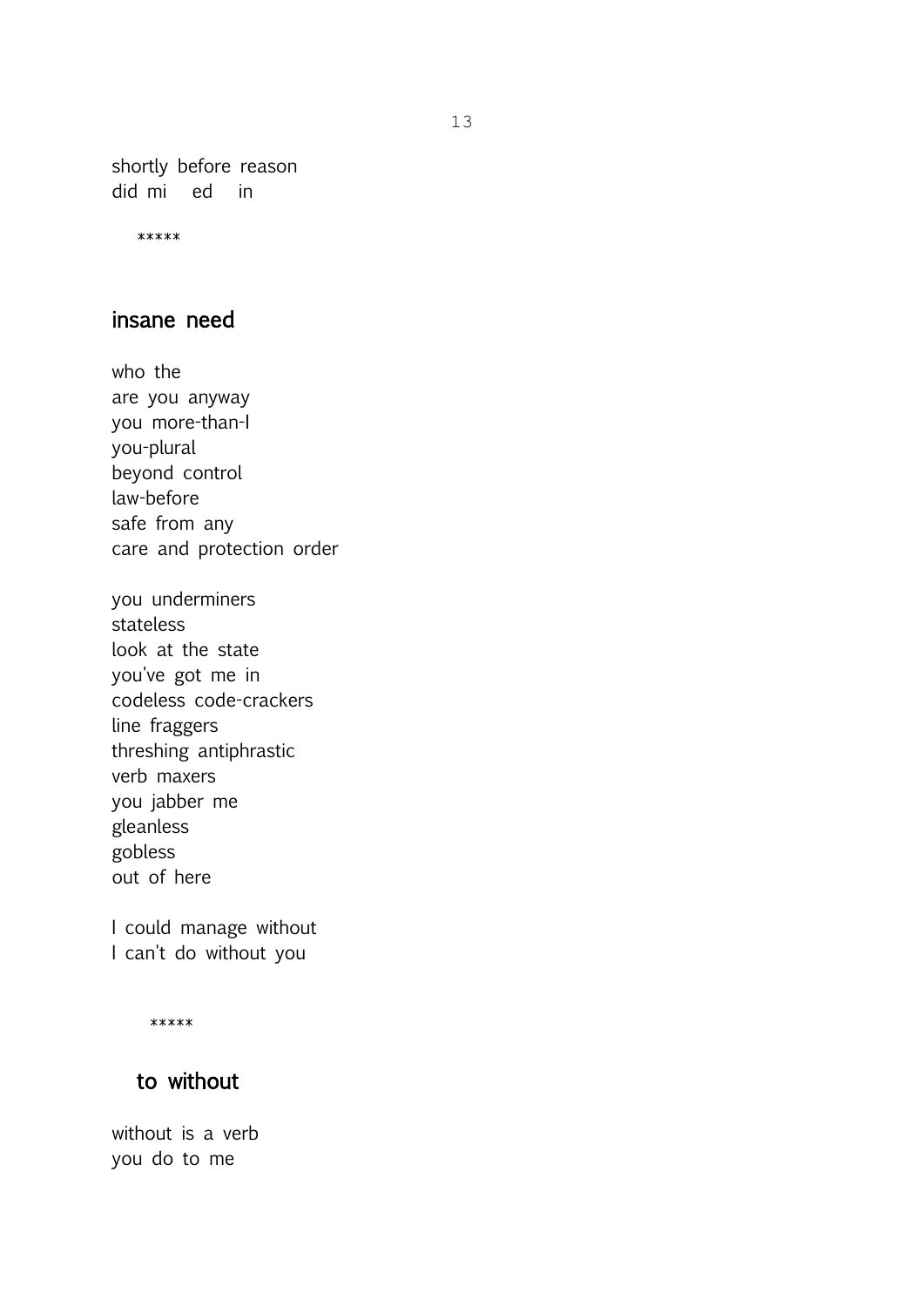me grounded stonebound in this hutchless redoubt you you without me and I I withouted deep within now into withouting's rout I without myself to the last drop

\*\*\*\*\*

### relief

this snowcar blanks out driving one through

you feel ice-sea downs lumpwords freeze-dried out-doled cast on your brow

relief-works operating at a loss empassage ways of touching me down and out singly

\*\*\*\*\*

### tiniest

little and often little and often incant it coming hear it nearing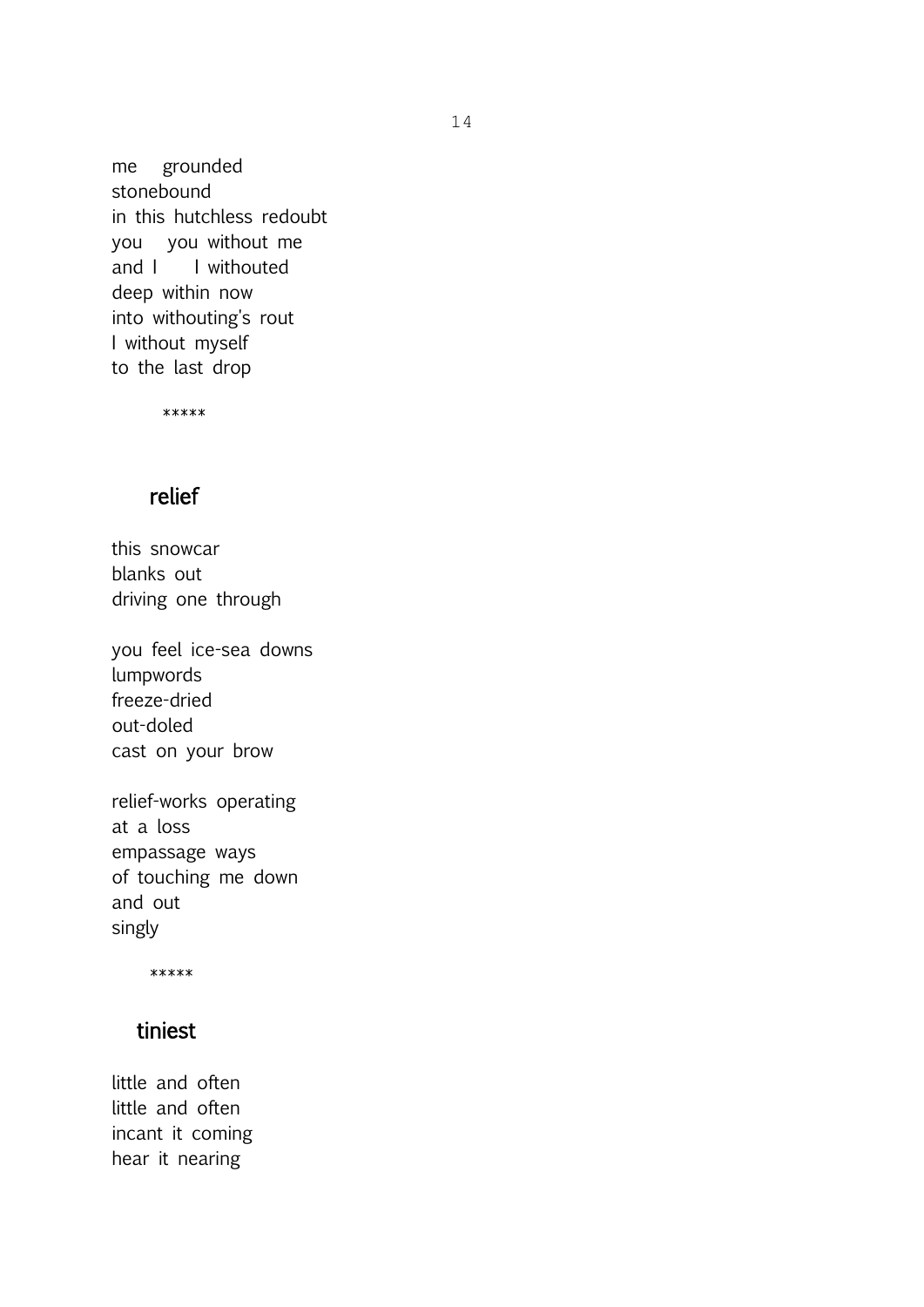through it winding never tell a soul

\*\*\*\*\*

### last gasp

turning we come to Gasp Junction

cornered de-breathed torqued out dwell-less we take exile's elixir

the pores wordforth

\*\*\*\*\*

# grasped

leastwords, tightgatherers, enclenching a by-no-means feat

\*\*\*\*\*

# scot-free

quite deliberately words fail me knowing they will always and every where get away with it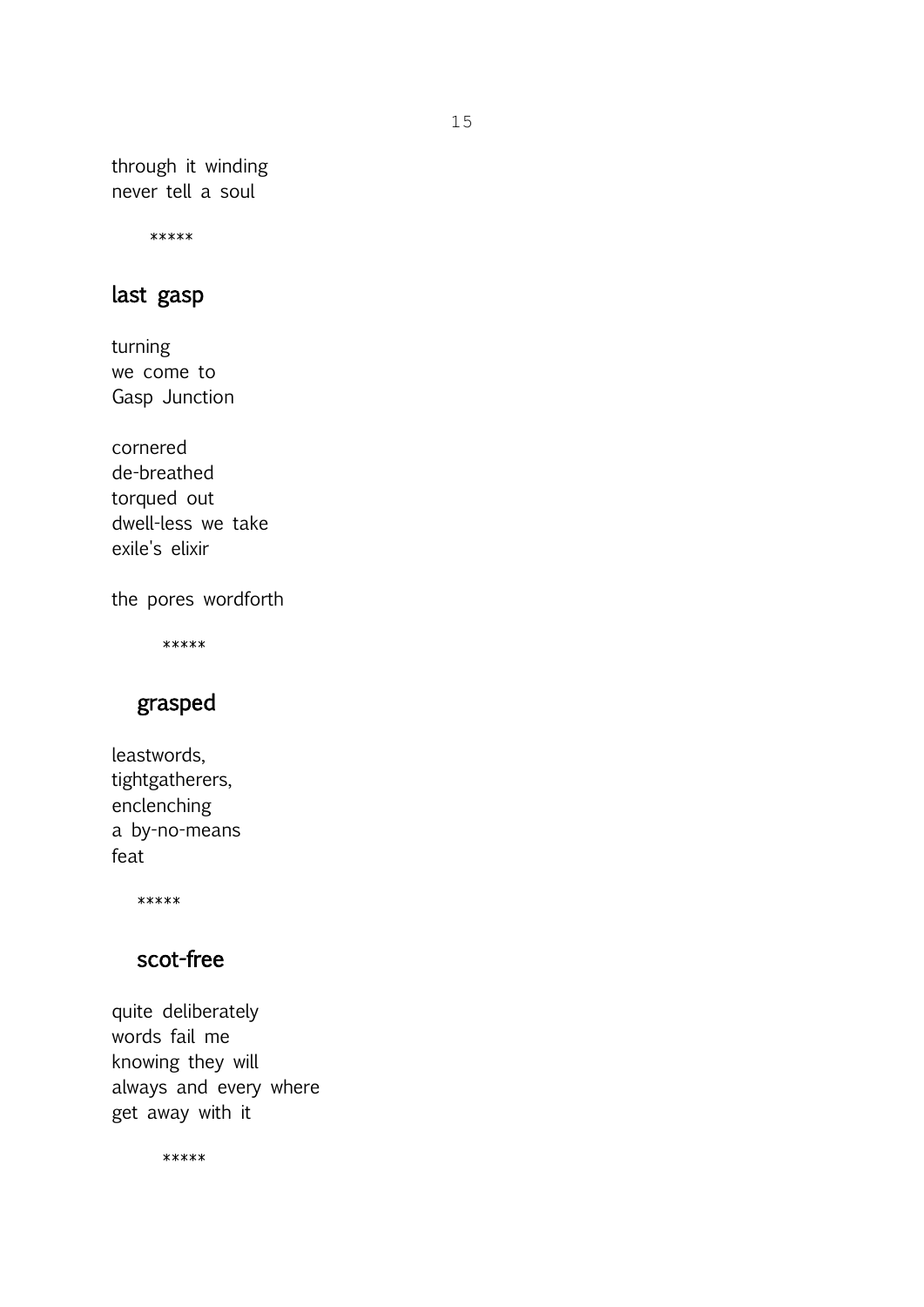### the names the names

uninvited delivered by blows to the uvula your offer of unsound names came by the last post

lip-splitting tuckets within some inner mouth jolted offallic names out through gaps ripped from sanity's thin-skinned indefensible hollow

dumb particles I'd never choose them for myself let alone my cur

\*\*\*\*\*

#### accusation

you you de-stitcher you you pick me off one by one at each half-choked turn as I desperate hemmer seek to stay the frays

you you overtook me once on a ride-in at Whiteout Park standing at sixes and sevens an aside to the main chance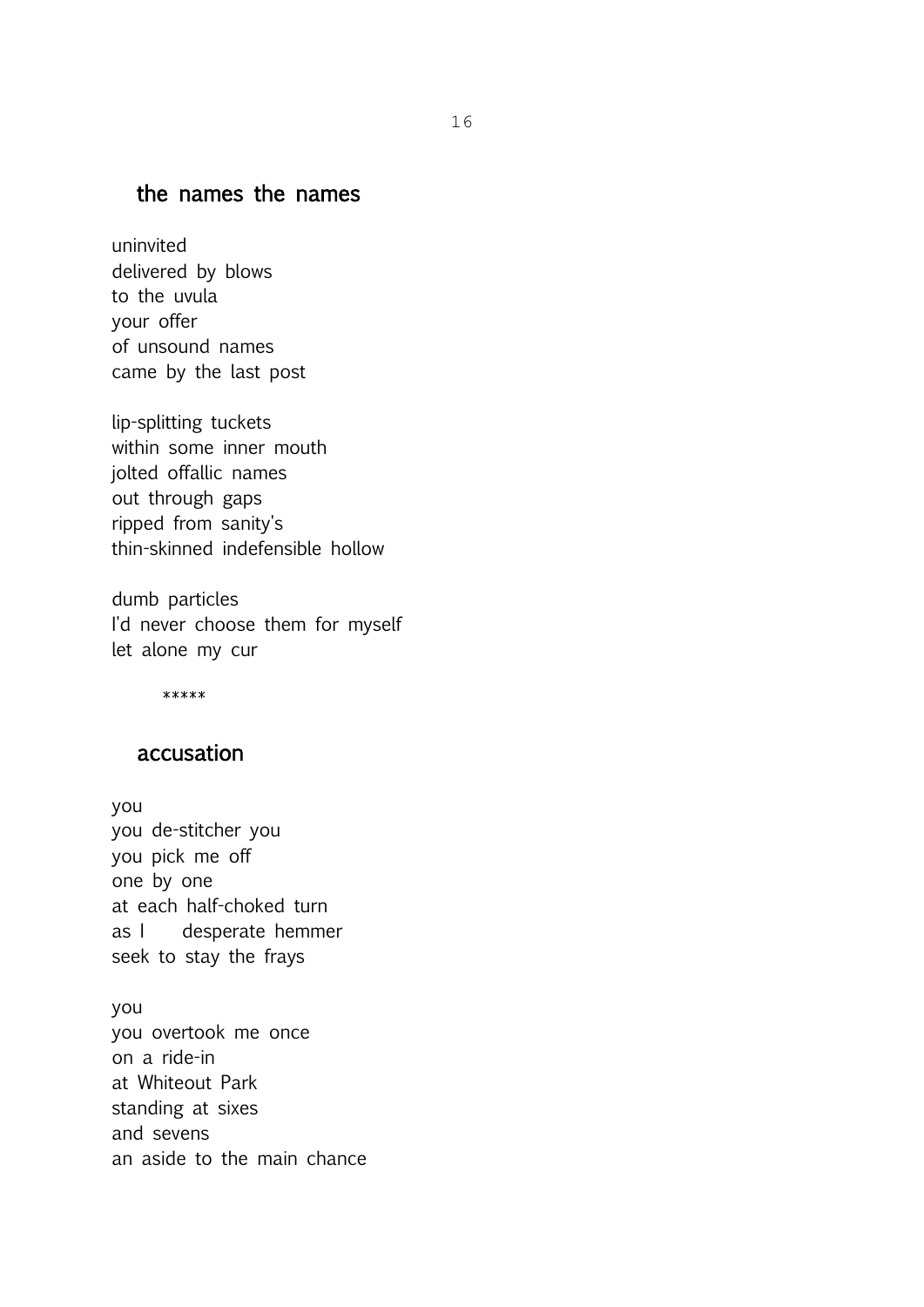I passed away without note as you tongue-razor sharp sickled me out of my inhood for nothing forever

once and for all how could you

\*\*\*\*\*

## elusive

oh Giaconda it is not yet a smile you never will be entirely happy

\*\*\*\*\*

## twitcher

daily in the hide through the slit night-shift over the birds monoculared watch out for my absence to pass them by

\*\*\*\*